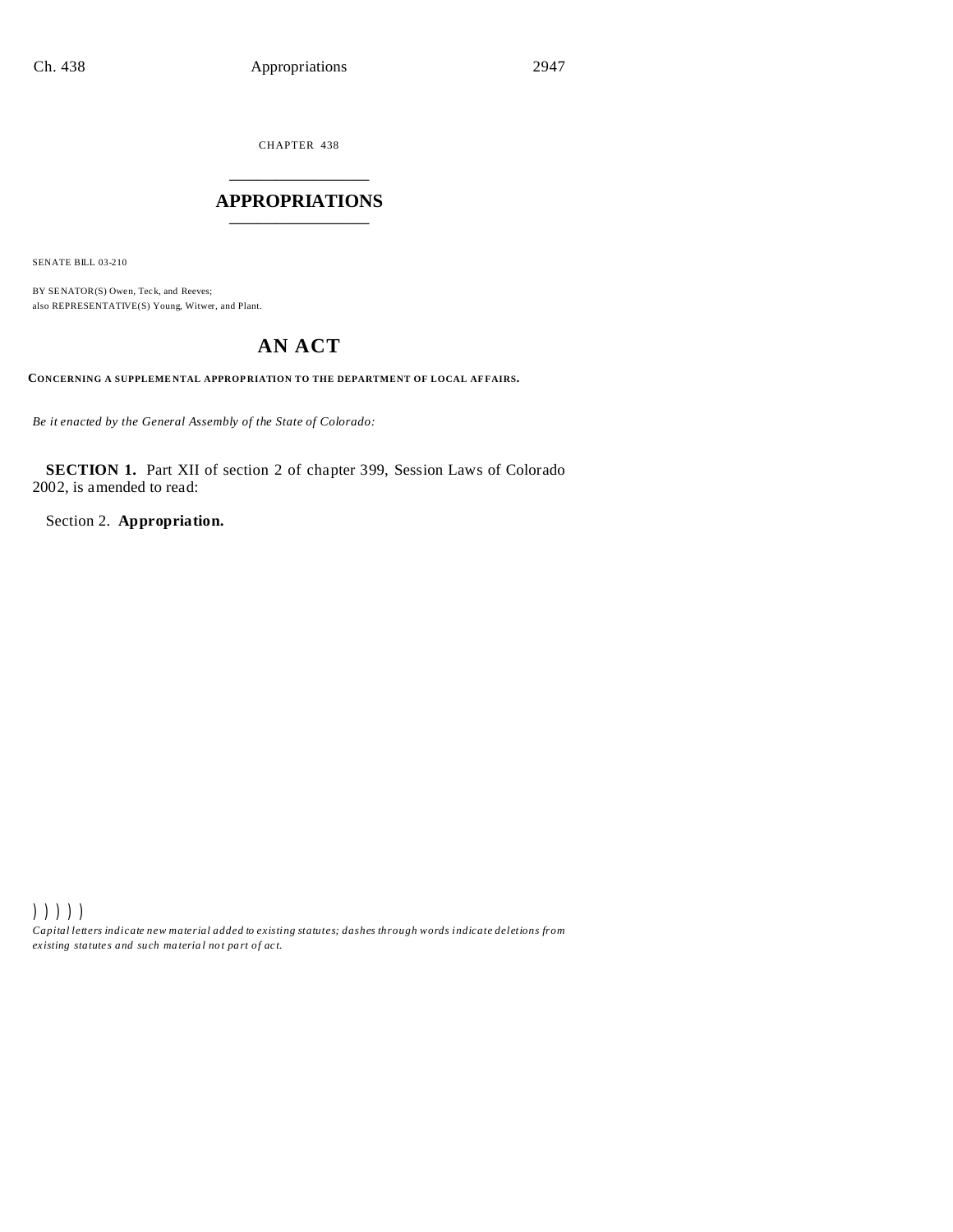|                                 |                           |              | <b>APPROPRIATION FROM</b>     |                                                |                      |                                       |                         |  |
|---------------------------------|---------------------------|--------------|-------------------------------|------------------------------------------------|----------------------|---------------------------------------|-------------------------|--|
|                                 | ITEM &<br><b>SUBTOTAL</b> | <b>TOTAL</b> | <b>GENERAL</b><br><b>FUND</b> | <b>GENERAL</b><br><b>FUND</b><br><b>EXEMPT</b> | CASH<br><b>FUNDS</b> | CASH<br><b>FUNDS</b><br><b>EXEMPT</b> | FEDERAL<br><b>FUNDS</b> |  |
|                                 | \$                        | \$           | \$                            | \$                                             | \$                   | \$                                    | \$                      |  |
|                                 |                           |              |                               | <b>PART XII</b>                                |                      |                                       |                         |  |
|                                 |                           |              |                               | DEPARTMENT OF LOCAL AFFAIRS                    |                      |                                       |                         |  |
| (1) EXECUTIVE DIRECTOR'S OFFICE |                           |              |                               |                                                |                      |                                       |                         |  |
| Personal Services               | 1,020,777                 |              | 742,172                       |                                                |                      | $278,605(T)^{a}$                      |                         |  |
|                                 | 948,917                   |              | 670,312                       |                                                |                      |                                       |                         |  |
|                                 |                           |              | $(8.0$ FTE)                   |                                                |                      | $(6.0$ FTE)                           |                         |  |
| Health, Life, and Dental        | 422,739                   |              | 310,140                       |                                                | 15,507               | 20,247                                | 76,845                  |  |
|                                 | 369,439                   |              | 266,573                       |                                                | $15,275^b$           | $19,014^{\circ}$                      | 68,577                  |  |
| Short-term Disability           | 13,066                    |              | 9,873                         |                                                | 398 <sup>b</sup>     | $628^\circ$                           | 2,167                   |  |
|                                 | 11,575                    |              | 8,672                         |                                                | 358 <sup>b</sup>     | $575^\circ$                           | 1,970                   |  |
| Salary Survey and Senior        |                           |              |                               |                                                |                      |                                       |                         |  |
| <b>Executive Service</b>        | 512,888                   |              | 387,806                       |                                                | $15,708^b$           | 32,883°                               | 76,491                  |  |
| Performance-based Pay           |                           |              |                               |                                                |                      |                                       |                         |  |
| Awards                          | 97,711                    |              | 78,965                        |                                                | 8,278 <sup>b</sup>   | $4,976^{\circ}$                       | 5,492                   |  |
| Workers' Compensation           | 22,730                    |              | 21,048                        |                                                | 797 <sup>b</sup>     | 885 <sup>c</sup>                      |                         |  |
| <b>Operating Expenses</b>       | 155, 126                  |              | 140,632                       |                                                | $2,332^{\circ}$      | $2.165(T)^4$                          | 9,997                   |  |
|                                 | 133,203                   |              | 124,803                       |                                                |                      |                                       | 8,400                   |  |
| Legal Services for $1,823$      |                           |              |                               |                                                |                      |                                       |                         |  |
| 1,790 hours                     | 109,015                   |              | 101,779                       |                                                | $2,093^b$            | $1,196^{\circ}$                       | 3,947                   |  |
|                                 | 107,015                   |              | 99,779                        |                                                |                      |                                       |                         |  |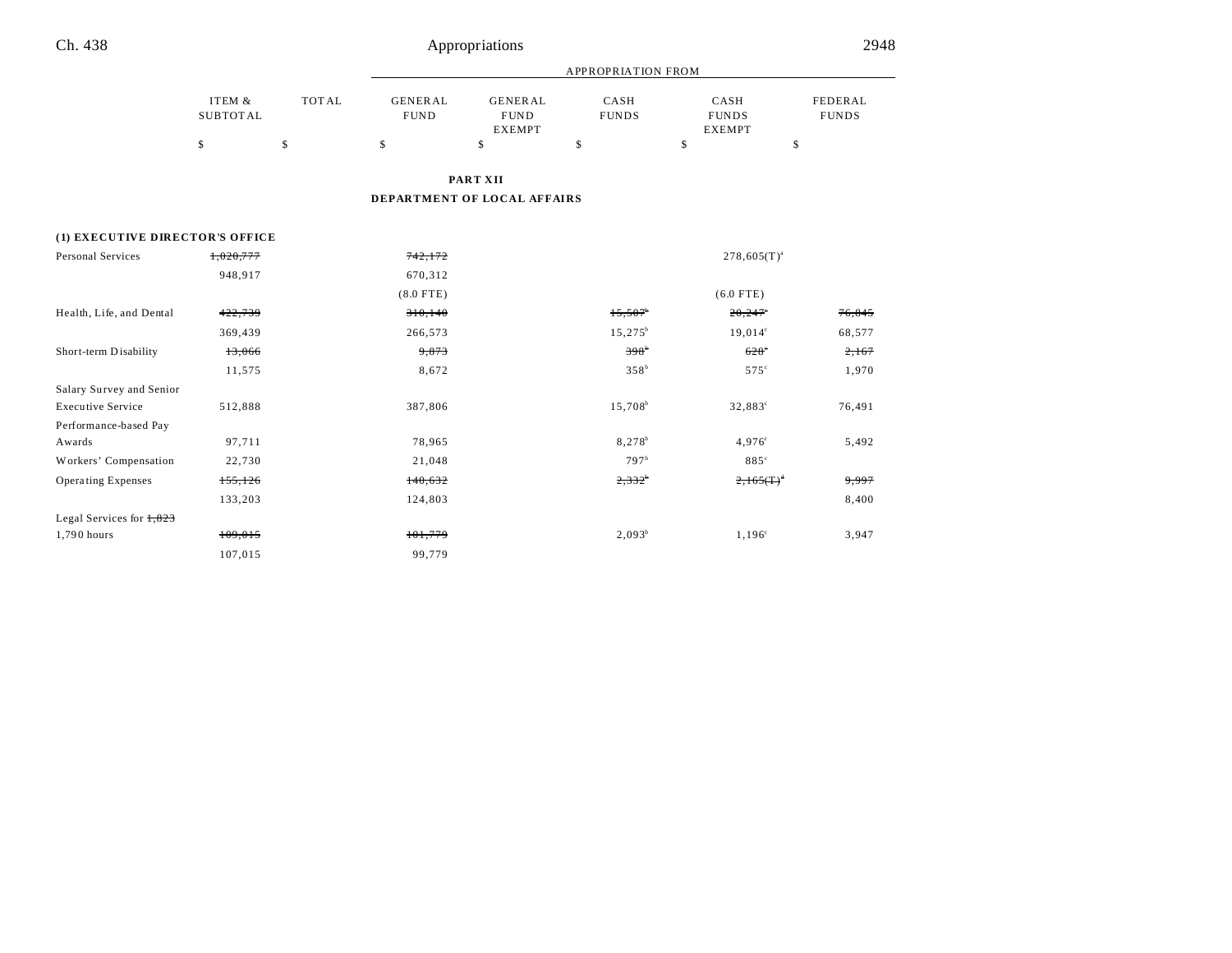| Purchase of Services from           |         |          |                 |                  |        |
|-------------------------------------|---------|----------|-----------------|------------------|--------|
| Computer Center                     | 5,124   | 5,124    |                 |                  |        |
|                                     | 10,400  | 10,400   |                 |                  |        |
| <b>MULTIUSE NETWORK</b>             |         |          |                 |                  |        |
| <b>PAYMENTS</b>                     | 73,465  | 37,841   | $3,066^b$       | $5,215^\circ$    | 27,343 |
| Payment to Risk                     |         |          |                 |                  |        |
| Management and Property             |         |          |                 |                  |        |
| Funds                               | 59,182  | 56,445   | $853^b$         | $1,884^{\circ}$  |        |
| Vehicle Lease Payments              | 144,187 | 144, 187 |                 |                  |        |
|                                     | 126,772 | 126,772  |                 |                  |        |
| <b>Information Technology</b>       |         |          |                 |                  |        |
| Asset Maintenance                   | 41,384  | 29,913   | $1,537^b$       | $1,698^{\circ}$  | 8,236  |
| Leased Space                        | 41,175  | 22,221   |                 | $5,812(T)^e$     | 13,142 |
|                                     | 39,275  | 20,321   |                 |                  |        |
| Capitol Complex Leased              |         |          |                 |                  |        |
| Space                               | 373,700 | 304,026  | $7,043^{\rm f}$ | $16,562(T)^{g}$  | 46,069 |
| Moffat Tunnel                       |         |          |                 |                  |        |
| Improvement District <sup>170</sup> | 83,542  |          | $23,542^h$      | $60,000^{\rm i}$ |        |
| Workforce Development               |         |          |                 |                  |        |
| Council                             | 316,250 |          |                 | $316,250(T)^{j}$ |        |
|                                     |         |          |                 | $(4.0$ FTE)      |        |
|                                     |         | 3.418.5  |                 |                  |        |

3,327,448

a This amount shall be from indirect cost recoveries.

<sup>b</sup> These amounts shall be from various sources of cash funds.

c These amounts shall be from various sou rces of cash funds exempt.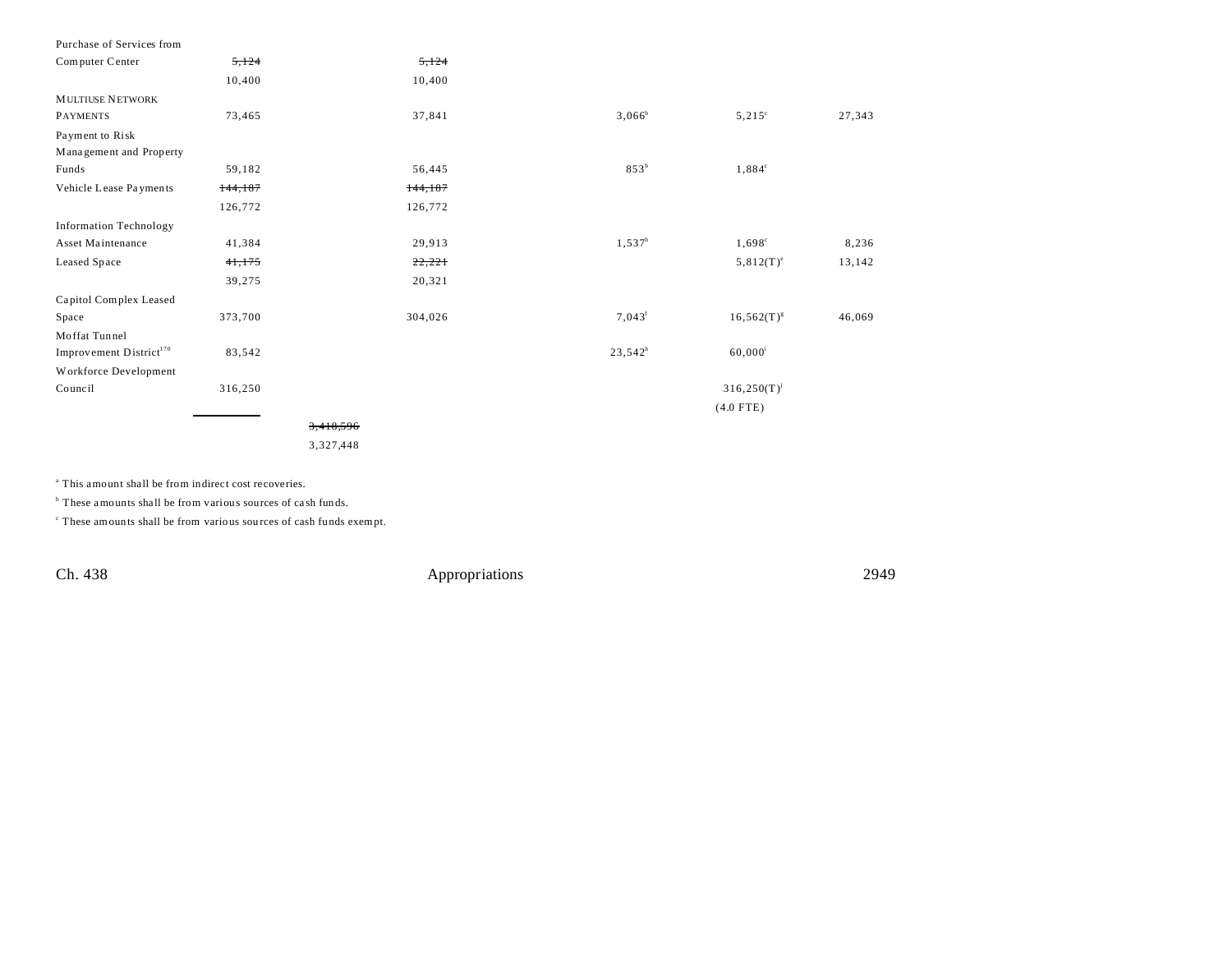#### Ch. 438 2950

| <b>TOTAL</b> | <b>GENERAL</b> | <b>GENERAL</b> | CASH         | CASH          | FEDERAL            |  |
|--------------|----------------|----------------|--------------|---------------|--------------------|--|
|              | <b>FUND</b>    | <b>FUND</b>    | <b>FUNDS</b> | <b>FUNDS</b>  | <b>FUNDS</b>       |  |
|              |                | <b>EXEMPT</b>  |              | <b>EXEMPT</b> |                    |  |
|              |                |                |              |               |                    |  |
|              |                |                |              |               | APPROPRIATION FROM |  |

#### $^{\ast}$  Of this amount,  $$1,100$  shall be from state agency user charges for the sale of information and  $$1,065$  shall be from is transferred from the Local Government Mineral and Energy Impact Grants and Disbursements line item.

e Of this amount, \$3,874 shall be from the Local Government Severance Tax Fund created in Section 39-29-110, C.R.S., and \$1,938 shall be from the Local Government Mineral Impact Fund created in Section 34-63-102, C.R.S. These amounts are transferred from the Local Government Mineral and Energy Impact Grants and Disbursements line item.

<sup>f</sup> Of this amount, \$2,811 shall be from the Search and Rescue Fund pursuant to Section 33-1-112.5, C.R.S., \$2,604 shall be from the Colorado Water Resources and Power Development Authority pursuant to Section 37-95-107.6, C.R.S., and \$1,628 shall be from the Nonresidential Structure Regulation Fund pursuant to Section 24-32-1905, C.R.S.

<sup>g</sup> Of this amount, \$10,092 shall be from the Local Government Severance Tax Fund, \$5,038 shall be from the Local Government Mineral Impact Fund, and \$1,432 shall be from Limited Gaming Funds appropriated to the Department of Revenue. The Severance Tax and Mineral Impact amounts are transferred from the Local Government Mineral and Energy Impact Grants and Disbursements line item.

<sup>h</sup> This amount shall be from the Moffat Tunnel Cash Fund pursuant to Section 32-8-126, C.R.S.

i This amount shall be from reserves in the Moffat Tunnel Cash Fund pursuant to Section 32-8-126, C.R.S.

This amount shall be from federal funds transferred to the Department of Local Affairs from other state agencies.

#### **(2) PROPERTY TAXATION**

|  | Board of Assessment |
|--|---------------------|
|--|---------------------|

| Appeals           | 640,795   | 640,795      |
|-------------------|-----------|--------------|
|                   | 580,575   | 580,575      |
|                   |           | $(+6.0$ FTE) |
|                   |           | $(15.0$ FTE) |
| Property Taxation | 2,648,725 | 2,648,725    |
|                   |           |              |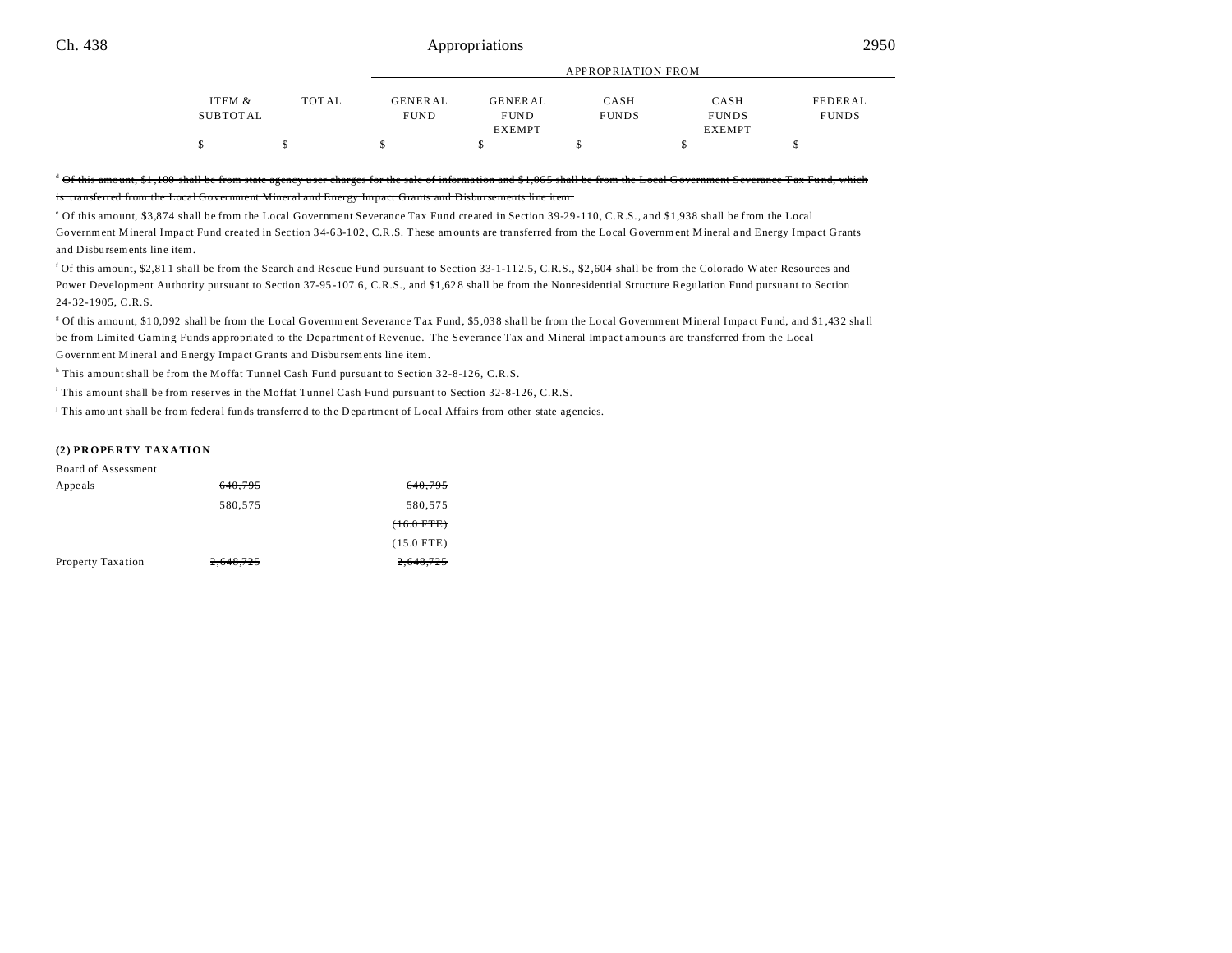|                       | 2,459,112 |           | 2,459,112            |
|-----------------------|-----------|-----------|----------------------|
|                       |           |           | $(40.0 \text{ FTE})$ |
|                       |           |           | $(38.5$ FTE)         |
| Property Tax Advisory |           |           |                      |
| Committee             | 2,423     |           | 2,423                |
| State Board of        |           |           |                      |
| Equalization          | 12,856    |           | 12,856               |
|                       |           | 3,304,799 |                      |
|                       |           | 3,054,966 |                      |

### **(3) DIVISION OF HOUSING**

(A) Administration

| Personal Services               | 1,648,601 | 1,001,706    | $16,203^{\circ}$ | $96,795$ (T) <sup>b</sup> | 533,897     |
|---------------------------------|-----------|--------------|------------------|---------------------------|-------------|
|                                 | 1,556,382 | 779,545      |                  | $226,737(T)^e$            |             |
|                                 |           | $(+5.0$ FTE) | $(0.5$ FTE)      | $(2.6$ FTE)               | $(8.8$ FTE) |
|                                 |           | $(13.7$ FTE) |                  |                           |             |
| <b>Operating Expenses</b>       | 166,233   | 33,022       |                  | $11,993(T)^{b}$           | 121,218     |
|                                 | 160,233   | 27,022       |                  |                           |             |
| <b>Housing Seminars</b>         | 14,795    |              | $14,795^{\circ}$ |                           |             |
| <b>Indirect Cost Assessment</b> | 221,080   |              | $20,336^d$       |                           | 200,744     |
|                                 | 2,050,709 |              |                  |                           |             |
|                                 | 1,952,490 |              |                  |                           |             |

a This amount shall be from the Manufactured Home Fund pursuant to Section 6-1-603, C.R.S.

<sup>b</sup> These amounts THIS AMOUNT shall be from indirect cost recoveries.

<sup>c</sup> This amount shall be from fees paid by seminar participants.

d This amount shall be from the Nonresidential Structure Regulation Fund pursuant to Section 24-32-1905, C.R.S.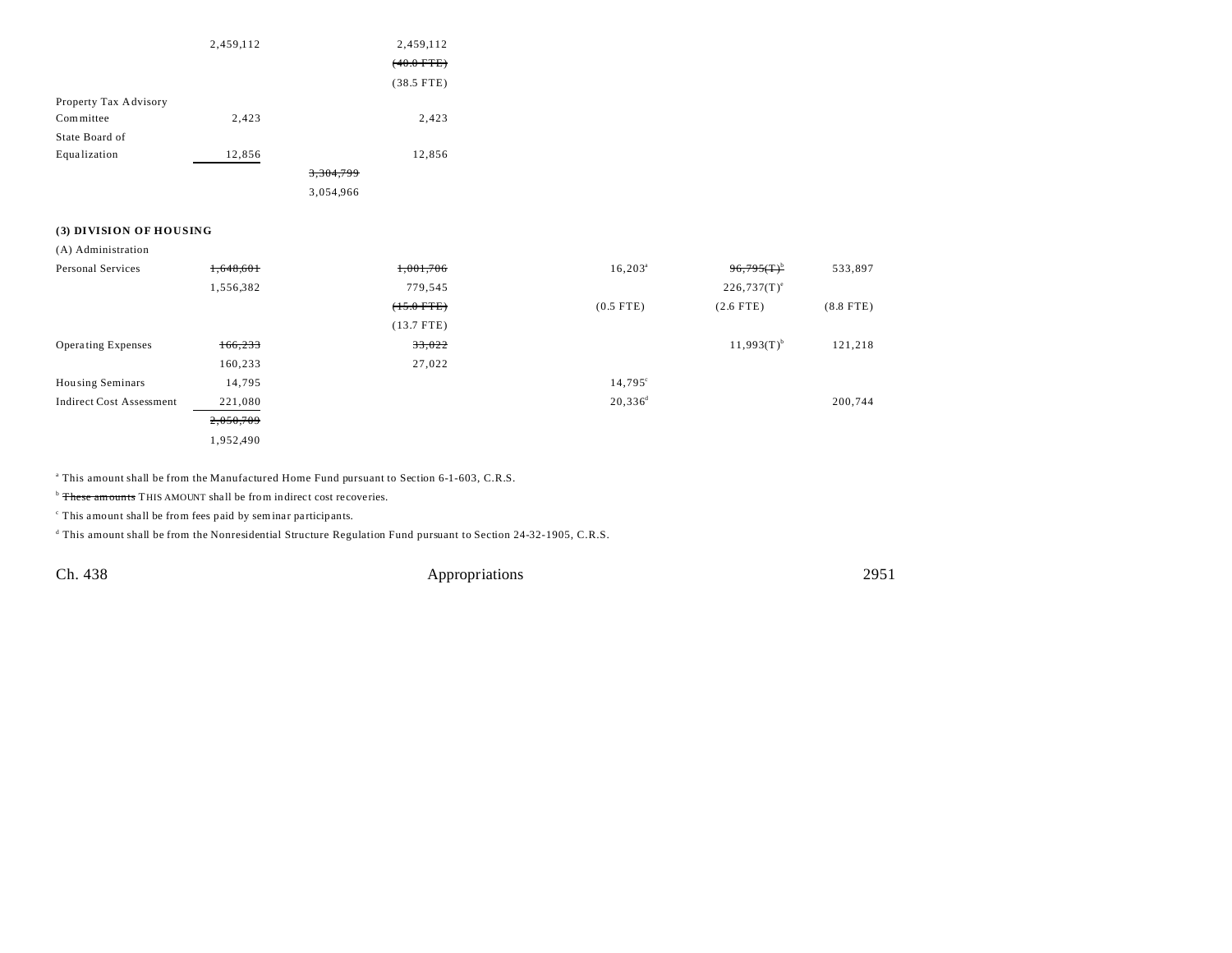|          |       | APPROPRIATION FROM |                |              |               |              |  |
|----------|-------|--------------------|----------------|--------------|---------------|--------------|--|
| ITEM &   | TOTAL | <b>GENERAL</b>     | <b>GENERAL</b> | CASH         | CASH          | FEDERAL      |  |
| SUBTOTAL |       | <b>FUND</b>        | <b>FUND</b>    | <b>FUNDS</b> | <b>FUNDS</b>  | <b>FUNDS</b> |  |
|          |       |                    | EXEMPT         |              | <b>EXEMPT</b> |              |  |
|          |       |                    |                |              |               |              |  |

e OF THIS AMOUNT, \$96,795 SHALL BE FROM INDIRECT COST RECOVERIES, \$86,628 SHALL BE FROM THE LOCAL GOVERNMENT SEVERANCE TAX FUND CREATED IN SECTION 39-29 -110(1 ), C.R.S., AND \$43,314 SHALL BE FROM THE LOCAL GOVERNMENT MINERAL IMPACT FUND CREATED IN SECTION 34-63 -102(5 ), C.R.S. THE SEVERANCE TAX AND MINERAL IMPACT AMOUNTS ARE TRANSFERRED FROM THE LOCAL GOVERNMENT MINERAL AND ENERGY IMPACT GRANTS AND DISBURSEMENTS LINE ITEM.

| (B) Manufactured Buildings Inspection |         |              |
|---------------------------------------|---------|--------------|
| Factory Built Commercial              |         |              |
| Buildings Inspection                  | 101,133 | $101, 133^a$ |
|                                       |         | $(1.0$ FTE)  |
| Manufactured Home                     |         |              |
| <b>Installation Inspection</b>        | 91.043  | $91,043^b$   |
|                                       |         | $(1.0$ FTE)  |
|                                       | 192.176 |              |

<sup>a</sup>This amount shall be from the Nonresidential Structure Regulation Fund pursuant to Section 24-32-1905, C.R.S.

b This amount shall be from fees collected pursuant to Sections 24-32-3103 (7) and 24-32-3105, C.R.S.

(C) Affordable Housing Development

Colorado Afforda ble

Hou sing Construction

Grants and Loans<sup>171, 172</sup> 2,904,376 2,904,376

(Governor lined through this provision. See L. 20 02 , p. 307 0. T he a ffected su btota ls, tota ls, and grand tota ls have been adjusted to reflect the Governor's action.)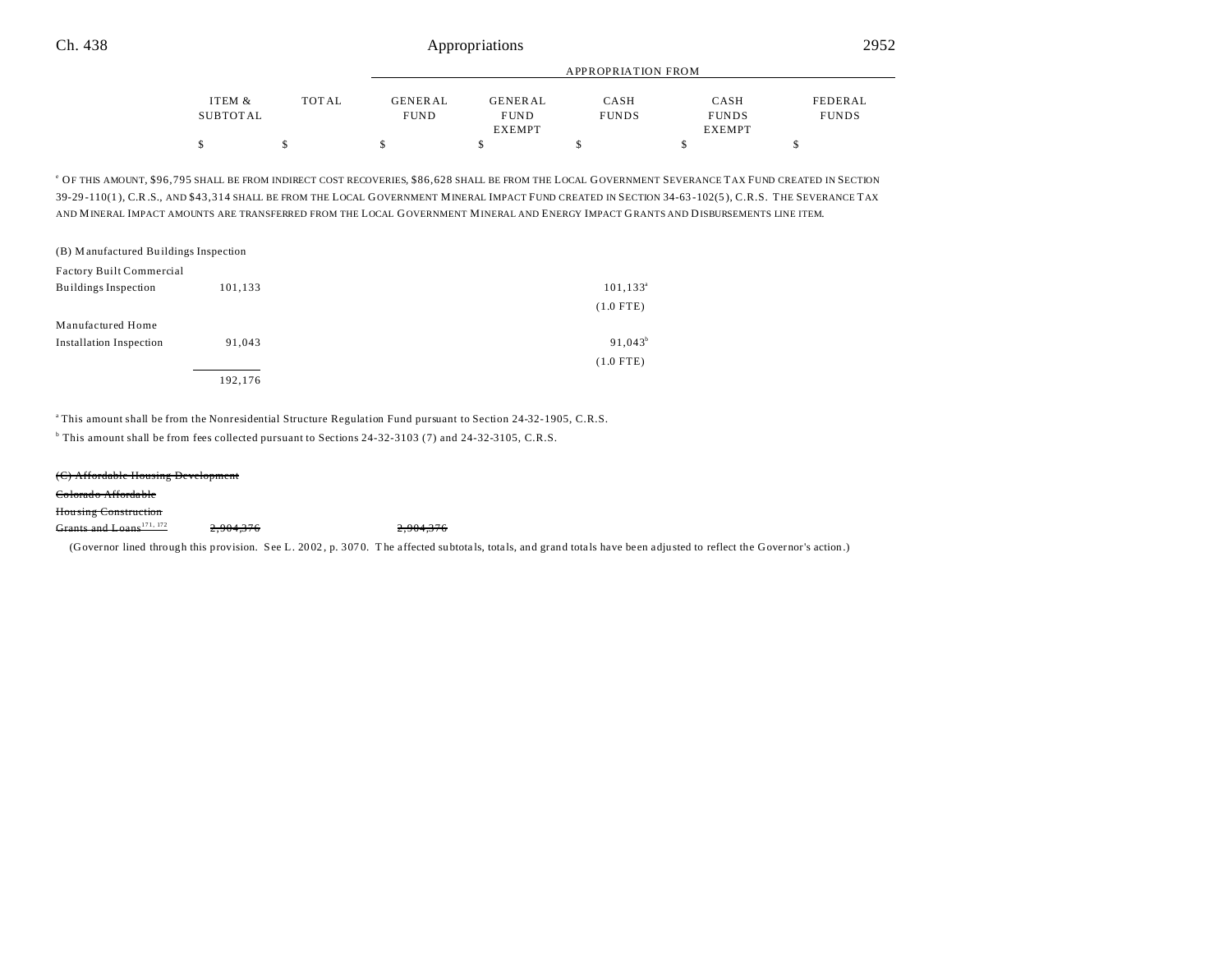| Ch. 438                                     |            |            | Appropriations |             |                  | 2953        |
|---------------------------------------------|------------|------------|----------------|-------------|------------------|-------------|
|                                             | 112,832    |            | 64,093         |             |                  |             |
| <b>Operating Expenses</b>                   | 122,896    |            | 74,157         |             | $4,239(T)^{b}$   | 44,500      |
|                                             |            |            | $(19.3$ FTE)   |             |                  |             |
|                                             |            |            | $(19.8$ FTE)   | $(0.3$ FTE) | $(1.1$ FTE)      | $(2.6$ FTE) |
|                                             | 1,586,977  |            | 760,372        |             | $622,482(T)^{b}$ |             |
| <b>Personal Services</b>                    | 1,660,927  |            | 1,404,837      | $11,768^a$  | $51,967(T)^b$    | 192,355     |
| (1) Administration                          |            |            |                |             |                  |             |
| (A) Local Government and Community Services |            |            |                |             |                  |             |
| (4) DIVISION OF LOCAL GOVERNMENT            |            |            |                |             |                  |             |
|                                             |            |            |                |             |                  |             |
|                                             |            | 27,505,313 |                |             |                  |             |
|                                             |            | 27,603,882 |                |             |                  |             |
| Subsidies                                   | 13,001,035 |            |                |             |                  | 13,001,035  |
| Low Income Rental                           |            |            |                |             |                  |             |
| (D) Rental Assistance                       |            |            |                |             |                  |             |
|                                             |            |            |                |             |                  |             |
|                                             | 12,359,612 |            |                |             |                  |             |
|                                             | 12,359,962 |            |                |             |                  |             |
|                                             | 2,500      |            | 2,500          |             |                  |             |
| Allocation Committee                        | 2,850      |            | 2,850          |             |                  |             |
| Private Activity Bond                       |            |            |                |             |                  |             |
| Program                                     | 904,000    |            |                |             |                  | 904,000     |
| <b>Emergency Shelter</b>                    |            |            |                |             |                  |             |
| Housing Construction<br>Grants and Loans    | 11,453,112 |            |                |             |                  | 11,453,112  |
| Federal Affordable                          |            |            |                |             |                  |             |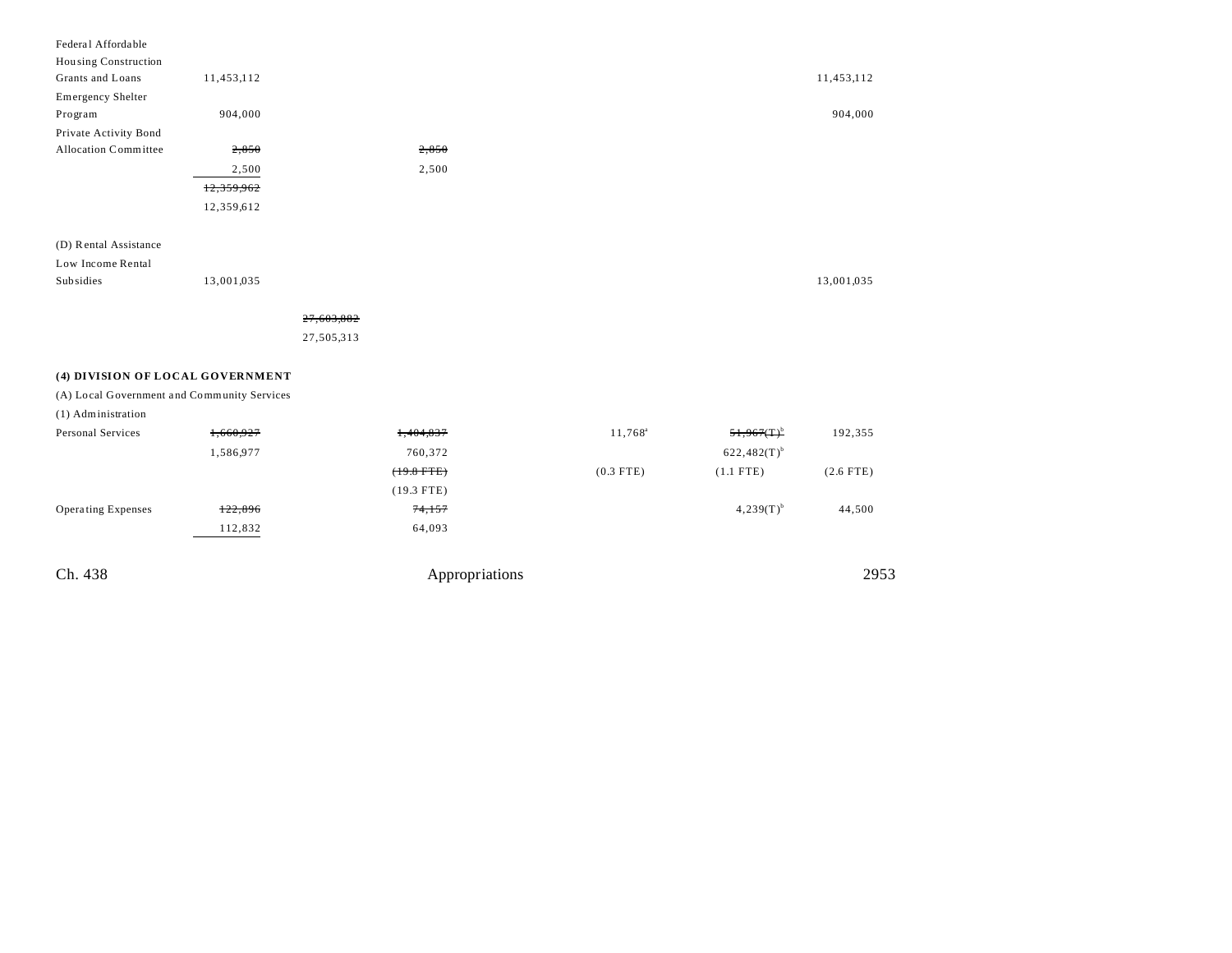|                    |              |                               | APPROPRIATION FROM                             |                      |                                       |                         |  |
|--------------------|--------------|-------------------------------|------------------------------------------------|----------------------|---------------------------------------|-------------------------|--|
| ITEM &<br>SUBTOTAL | <b>TOTAL</b> | <b>GENERAL</b><br><b>FUND</b> | <b>GENERAL</b><br><b>FUND</b><br><b>EXEMPT</b> | CASH<br><b>FUNDS</b> | CASH<br><b>FUNDS</b><br><b>EXEMPT</b> | FEDERAL<br><b>FUNDS</b> |  |
|                    | \$           | \$                            | \$                                             | \$                   | \$                                    | \$                      |  |
| 1,783,823          |              |                               |                                                |                      |                                       |                         |  |
| 1,699,809          |              |                               |                                                |                      |                                       |                         |  |

a This amount shall be from charges to non-state agencies for use of the Automated Mapping System.

<sup>b</sup> This amount OF THESE AMOUNTS, \$56,206 shall be from indirect cost recoveries. RECOVERIES, \$380,343 SHALL BE FROM THE LOCAL GOVERNMENT SEVERANCE TAX FUND CREATED IN SECTION 39-29-110(1), C.R.S. AND \$190,172 SHALL BE FROM THE LOCAL GOVERNMENT MINERAL IMPACT FUND CREATED IN SECTION 34-63-102(5), C.R.S. THE SEVERANCE TAX AND MINERAL IMPACT AMOUNTS ARE TRANSFERRED FROM THE LOCAL GOVERNMENT MINERAL AND ENERGY IMPACT GRANTS AND DISBURSEMENTS LINE ITEM.

| (2) Local Government Services  |              |                      |                      |        |
|--------------------------------|--------------|----------------------|----------------------|--------|
| Local Utility Management       |              |                      |                      |        |
| Assistance                     | 132,654      | 132,654 <sup>ª</sup> |                      |        |
|                                |              | $(2.0$ FTE)          |                      |        |
| <b>Conservation Trust Fund</b> |              |                      |                      |        |
| Disbursements                  | 48,000,000   |                      | $48,000,000^{\rm b}$ |        |
| Local Government               |              |                      |                      |        |
| <b>Training Seminars</b>       | 35,540       | $35,540^{\circ}$     |                      |        |
| Bureau of Land                 |              |                      |                      |        |
| Management                     |              |                      |                      |        |
| Demographics                   | 19,000       |                      |                      | 19,000 |
|                                | 48, 187, 194 |                      |                      |        |
|                                |              |                      |                      |        |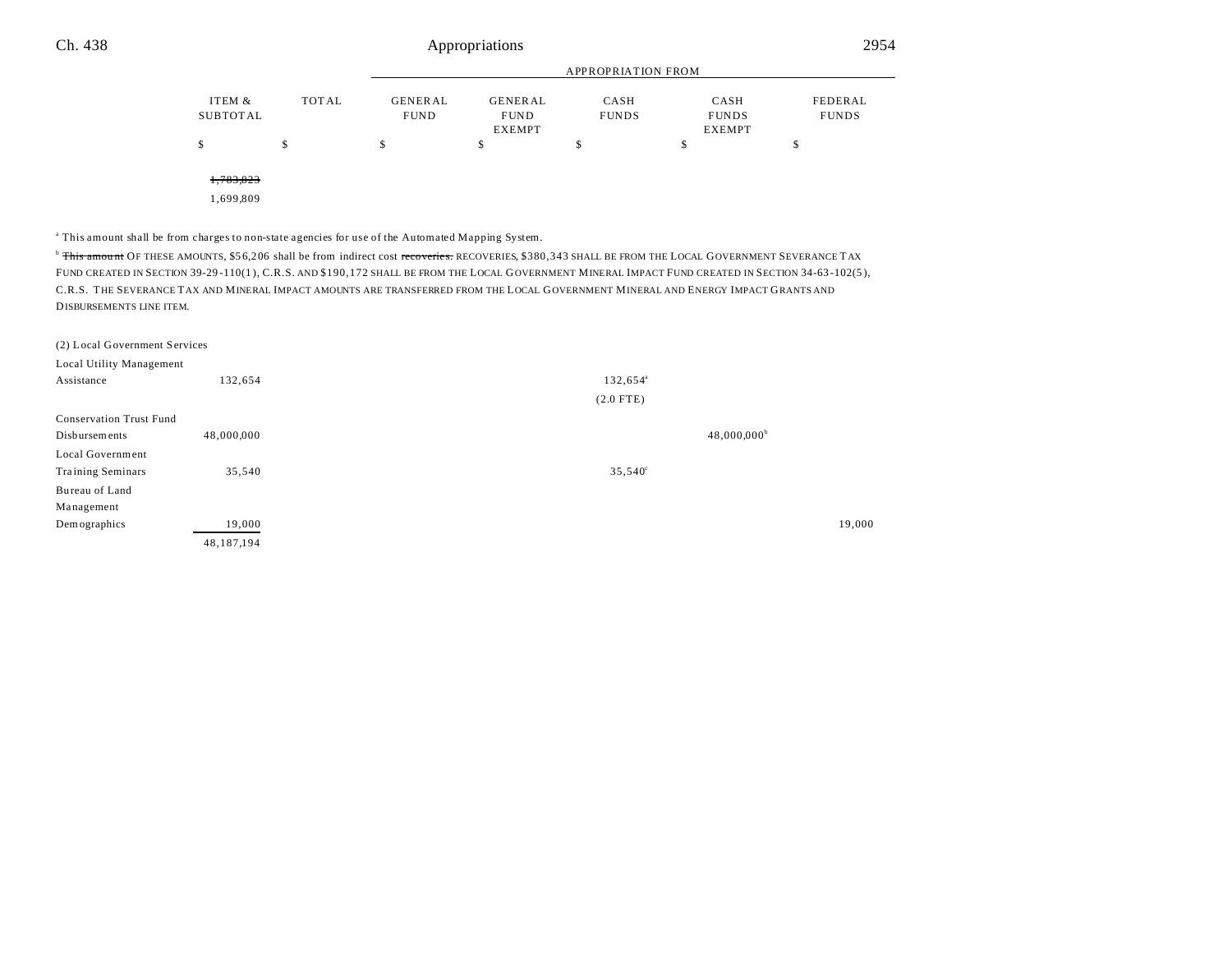<sup>a</sup>This amount shall be from the Colorado Water Resources and Power Development Authority pursuant to Section 37-95-107.6, C.R.S.

<sup>b</sup> This amount shall be from the State Lottery Fund pursuant to Section 33-60-104 (1) (a), C.R.S.

 $\degree$ This amount shall be from fees paid by seminar participants.

| (3) Community Services   |           |                     |                   |
|--------------------------|-----------|---------------------|-------------------|
| Community Services       |           |                     |                   |
| <b>Block Grant</b>       | 5,519,133 |                     | 5,519,133         |
|                          |           |                     |                   |
| (4) Waste Tire Fund      |           |                     |                   |
| Waste Tire Recycling,    |           |                     |                   |
| Reuse and Removal Grants | 2,300,000 | $1,800,000^{\circ}$ | $500,000^{\circ}$ |
|                          |           | $(0.5$ FTE)         |                   |
| Allocations to the       |           |                     |                   |
| Commission on Higher     |           |                     |                   |
| Education, Advanced      |           |                     |                   |
| Technology Fund          | 900,000   | $900,000^a$         |                   |
|                          | 3,200,000 |                     |                   |
|                          |           |                     |                   |

a These amounts shall be from the Waste Tire Recycling Development Cash Fund pursuant to Section 25-17-202 (3), C.R.S.

<sup>b</sup> This amount shall be from reserves in the Waste Tire Recycling Development Cash Fund pursuant to Section 25-17-202 (3), C.R.S.

| Program Costs | <del>2,045,383</del> | 994,340         | 323,307<br>$727,736($ T) $^{\circ}$ |
|---------------|----------------------|-----------------|-------------------------------------|
|               | 1,998,936            | 544,175         | $1,131,454(T)^{a}$                  |
|               |                      | $(11.0$ FTE $)$ | $(10.1$ FTE)<br>(4.9 FTE)           |
|               |                      | $(10.7$ FTE)    |                                     |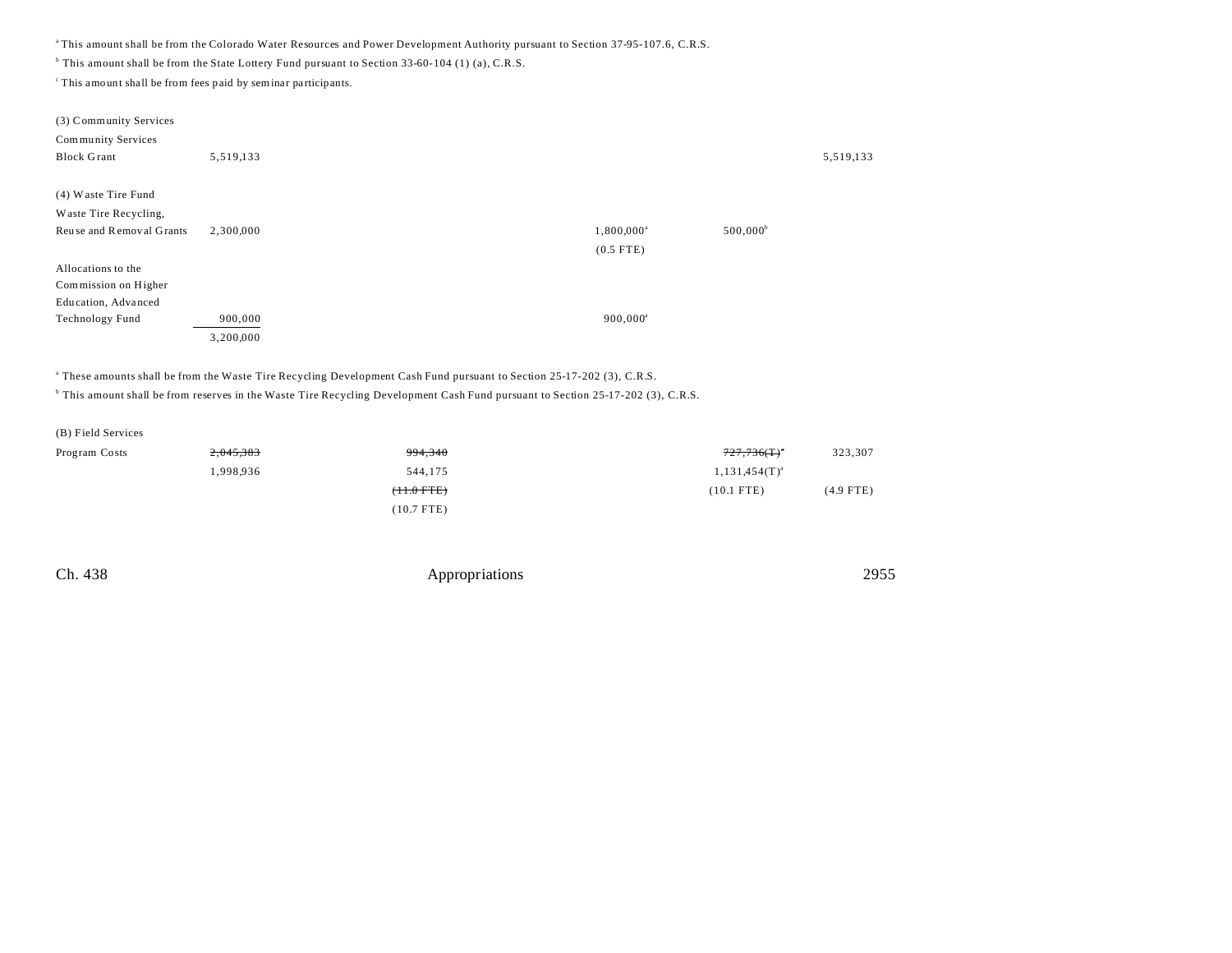## Appropriations 2956

|                                                                      |                           |              |                               | <b>APPROPRIATION FROM</b>                      |                        |                                       |                         |
|----------------------------------------------------------------------|---------------------------|--------------|-------------------------------|------------------------------------------------|------------------------|---------------------------------------|-------------------------|
|                                                                      | ITEM &<br><b>SUBTOTAL</b> | <b>TOTAL</b> | <b>GENERAL</b><br><b>FUND</b> | <b>GENERAL</b><br><b>FUND</b><br><b>EXEMPT</b> | CASH<br><b>FUNDS</b>   | CASH<br><b>FUNDS</b><br><b>EXEMPT</b> | FEDERAL<br><b>FUNDS</b> |
|                                                                      | \$                        | \$           | \$                            | \$                                             | \$                     | \$                                    | \$                      |
| Community Development<br>Block Grant (Business and<br>Infrastructure |                           |              |                               |                                                |                        |                                       |                         |
| Development)                                                         | 8,237,787                 |              |                               |                                                |                        |                                       | 8,237,787               |
| Local Government Mineral<br>and Energy Impact Grants                 |                           |              |                               |                                                |                        |                                       |                         |
| and Disbursements                                                    | 62,544,000                |              |                               |                                                | $20,034,000^{\circ}$   | $42,510,000$ <sup>d</sup>             |                         |
| Local Government Limited                                             |                           |              |                               |                                                |                        |                                       |                         |
| <b>Gaming Impact Grants</b>                                          | $5,695,000$ <sup>f</sup>  |              |                               |                                                |                        | $5,695,000^{\circ}$                   |                         |
| Search and Rescue                                                    |                           |              |                               |                                                |                        |                                       |                         |
| Program                                                              | 574,631                   |              |                               |                                                | $464,631$ <sup>f</sup> | $110,000^s$                           |                         |
|                                                                      |                           |              |                               |                                                | $(1.3$ FTE)            |                                       |                         |
| Colorado Heritage                                                    |                           |              |                               |                                                |                        |                                       |                         |
| Communities Fund                                                     | 251,051                   |              | 251.051                       |                                                |                        |                                       |                         |
| Colorado Heritage                                                    |                           |              |                               |                                                |                        |                                       |                         |
| Communities Grants                                                   | 555,000                   |              |                               |                                                |                        | $555,000$ <sup>*</sup>                |                         |
|                                                                      | 264,020                   |              |                               |                                                |                        | 264,020 <sup>h</sup>                  |                         |
|                                                                      | 79,902,852                |              |                               |                                                |                        |                                       |                         |
|                                                                      | 79, 314, 374              |              |                               |                                                |                        |                                       |                         |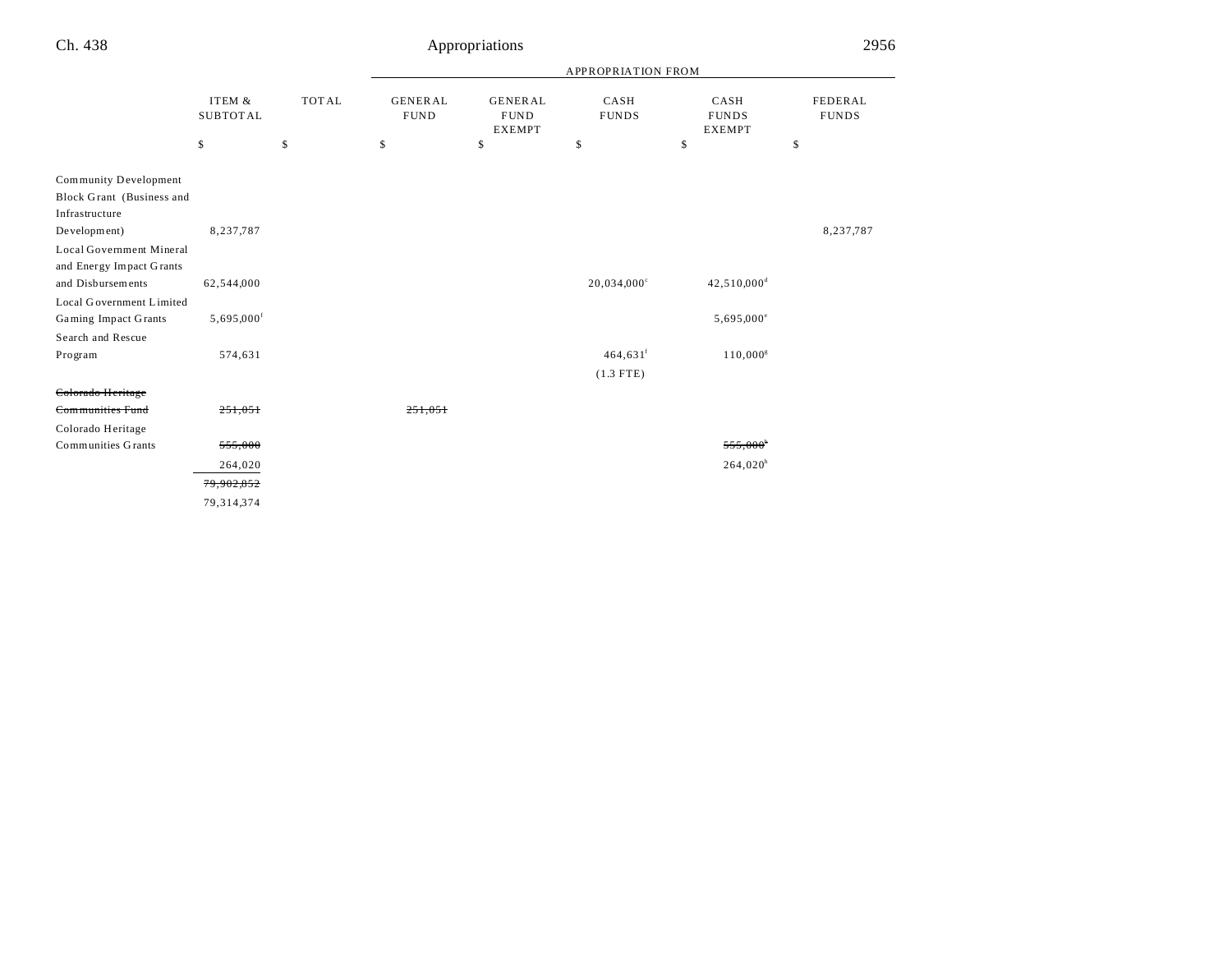<sup>a</sup> Of this amount, <del>\$326,435</del> \$595,580 shall be from the Local Government Severance Tax Fund, <del>\$162,973</del> \$297,546 shall be from the Local Government Mineral Impact Fund, \$140,292 shall be from indirect cost recoveries, \$65,031 shall be from Limited Gaming Funds appropriated to the Department of Revenue, and \$33,005 shall be from funds transferred from the Economic Development Commission in the Governor's Office. The Severance Tax and M ineral Impact amounts are transferred from the Local Government Mineral and Energy Impact Grants and Disbursements line item.

<sup>c</sup>This amount shall be from the Local Government Severance Tax Fund pursuant to Section 39-29-110, C.R.S.

<sup>d</sup>Of this amount, \$23,010,000 shall be from reserves in the Local Government Severance Tax Fund and \$19,500,000 shall be from the Local Government Mineral Impact Fund, pursuant to Section 34-63-102, C.R.S., which is comprised of federal mineral leasing revenues and the existing fund balance. OF THESE AMOUNTS, AT LEAST \$165,980 SHALL BE USED FOR COLORADO HERITAGE COMMUNITIES GRANTS.

This amount shall be from the fund balance in the Local Government Limited Gaming Impact Fund, which consists of funds transferred from the Limited Gaming Fund in the Department of Revenue during the prior fiscal year, pursuant to Sections 12-47.1-701 and 12-47.1-1601, C.R.S.

This amount shall be from the Search and Rescue Fund pursuant to Section 33-1-112.5, C.R.S.

<sup>g</sup> This amount shall be from reserves in the Search and Rescue Fund pursuant to Section 33-1-112.5, C.R.S.

<sup>h</sup> Of this amount, \$303,949 THIS AMOUNT shall be from the existing fund balance in the Colorado Heritage Communities Fund and \$251,051(T) shall be from General Fund moneys appropriated to the Colorado Heritage Communities Fund pursuant to Section 24-32-3207, C.R.S. FUND.

|  |  |  | (C) Office of Emergency Management |  |  |
|--|--|--|------------------------------------|--|--|
|--|--|--|------------------------------------|--|--|

| Program Costs | <del>7,874,075</del> | 318,735     | $6,000^{\rm a}$ | $940.749^{\circ}$ | 6,608,591    |
|---------------|----------------------|-------------|-----------------|-------------------|--------------|
|               | 7.851.954            | 257.133     |                 | $990.351^b$       | 6,598,470    |
|               |                      | $(3.5$ FTE) |                 | $(4.7$ FTE)       | $(16.8$ FTE) |

<sup>a</sup> This amount shall be from fees paid for local government emergency training programs.

<sup>b</sup> Of this amount, \$700,000 shall be from the Disaster Emergency Fund created pursuant to Section 24-32-2106, \$33,068(T) SHALL BE FROM THE LOCAL GOVERNMENT SEVERANCE TAX FUND CREATED IN SECTION 39-29 -110(1 ), C.R.S., \$16,534(T) SHALL BE FROM THE LOCAL GOVERNMENT MINERAL IMPACT FUND CREATED IN SECTION 34-63 -102(5 ), C.R.S., \$23 5,74 9(T) shall be from indirect cost recoveries and \$5 ,000 shall be from fees paid for state college and state agency emergency training programs. T HE SEVERANCE TAX AND MINERAL IMPACT AMOUNTS ARE TRANSFERRED FROM THE LOCAL GOVERNMENT MINERAL AND ENERGY IMPACT GRANTS AND DISBURSEMENTS LINE ITEM.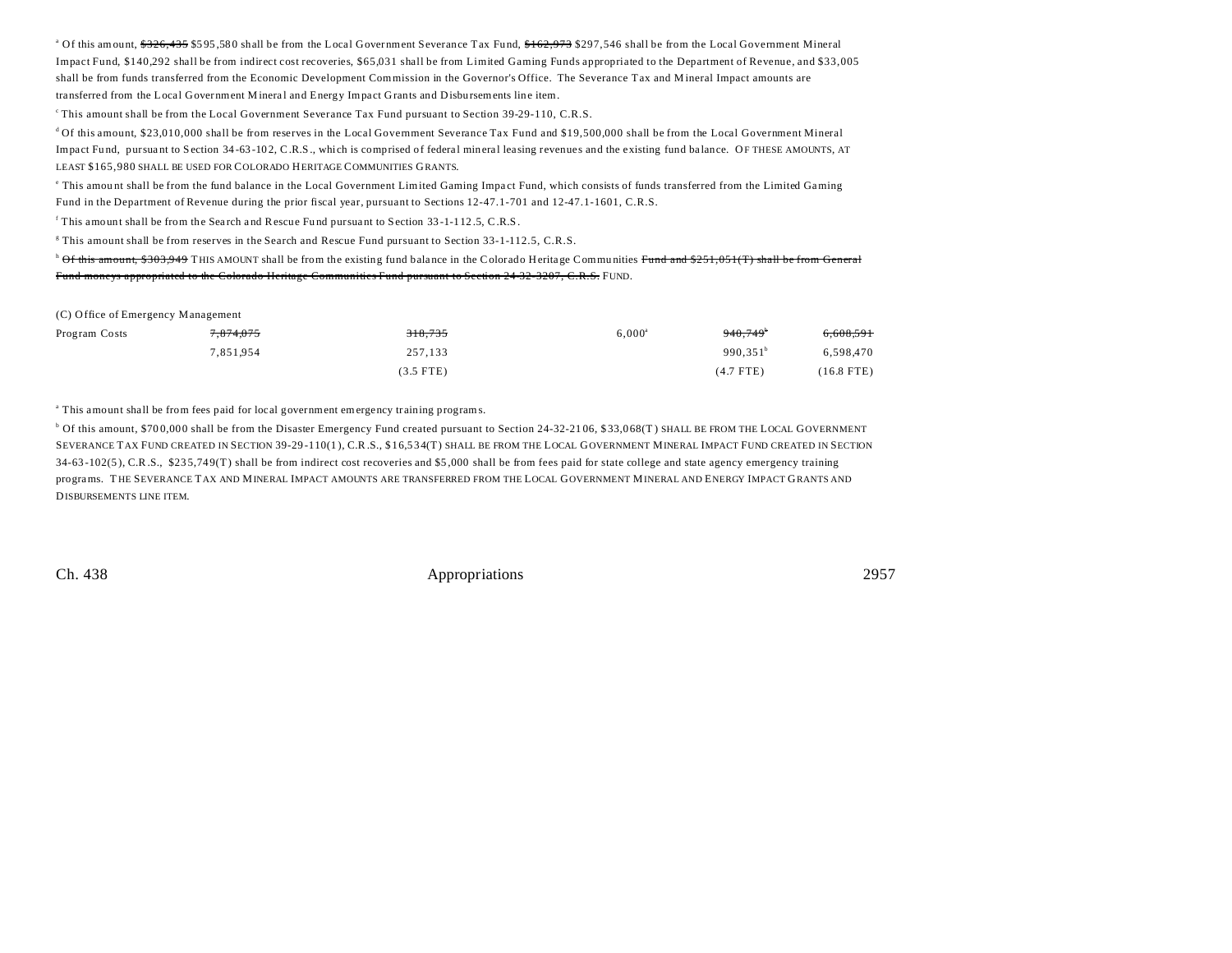|                          |                             |    | <b>APPROPRIATION FROM</b>                                                       |    |                                                               |                 |                         |  |
|--------------------------|-----------------------------|----|---------------------------------------------------------------------------------|----|---------------------------------------------------------------|-----------------|-------------------------|--|
|                          | ITEM &<br>TOTAL<br>SUBTOTAL |    | <b>GENERAL</b><br><b>GENERAL</b><br><b>FUND</b><br><b>FUND</b><br><b>EXEMPT</b> |    | CASH<br>CASH<br><b>FUNDS</b><br><b>FUNDS</b><br><b>EXEMPT</b> |                 | FEDERAL<br><b>FUNDS</b> |  |
|                          | \$                          | \$ | \$                                                                              | \$ | \$                                                            | \$              | \$                      |  |
| (D) Division of Local    |                             |    |                                                                                 |    |                                                               |                 |                         |  |
| Government Indirect Cost |                             |    |                                                                                 |    |                                                               |                 |                         |  |
| Assessments              | 598,561                     |    |                                                                                 |    | 63,877 <sup>a</sup>                                           | $98,460(T)^{b}$ | 436,224°                |  |

<sup>a</sup> Of this amount, \$34,265 shall be from the Colorado Water Resources and Power Development Authority pursuant to Section 37-95-107.6, C.R.S., \$20,765 shall be from the Search and Rescue Fund pursuant to Section 33-1-112.5, C.R.S., and \$8,847 shall be from the Waste Tire Recycling D evelopment Cash Fund pursuant to Section 25-17-202 (3), C.R.S.

b Of this amount, \$83 ,022 shall be from reserves in the Local Government Severance Tax Fund and \$ 15,4 38 shall be from Limited Gaming Funds appropriated to the Department of Revenue.

c Of this amou nt, \$2 41 ,00 1 is anticipated from the Federal Emergency M ana gement Agency, \$10 5,7 36 is anticipa ted from the Community Development Block G rant, \$49 ,051 is anticipated from the Community Services Block Grant, and \$40,4 36 is anticipated from the Local Government Mineral Impact Fund.

#### 147,065,638 146,371,025

#### **TOTALS PART XII**

| $(LOCALAFFAIRS)^{5,6}$ | \$181.392.915 | \$9,739,828 | \$23,770,068 | \$100.045.730°             | \$47,837,289 |
|------------------------|---------------|-------------|--------------|----------------------------|--------------|
|                        | \$180,258,752 | \$7.733.482 | \$23,770.530 | \$100.910.291 <sup>a</sup> | \$47,844,449 |

<sup>a</sup> Of this amount,  $\frac{$2,097,384}{$2,997,945}$  contains a (T) notation.

**FOOTNOTES** -- The following statements are referenced to the numbered footnotes throughout section 2.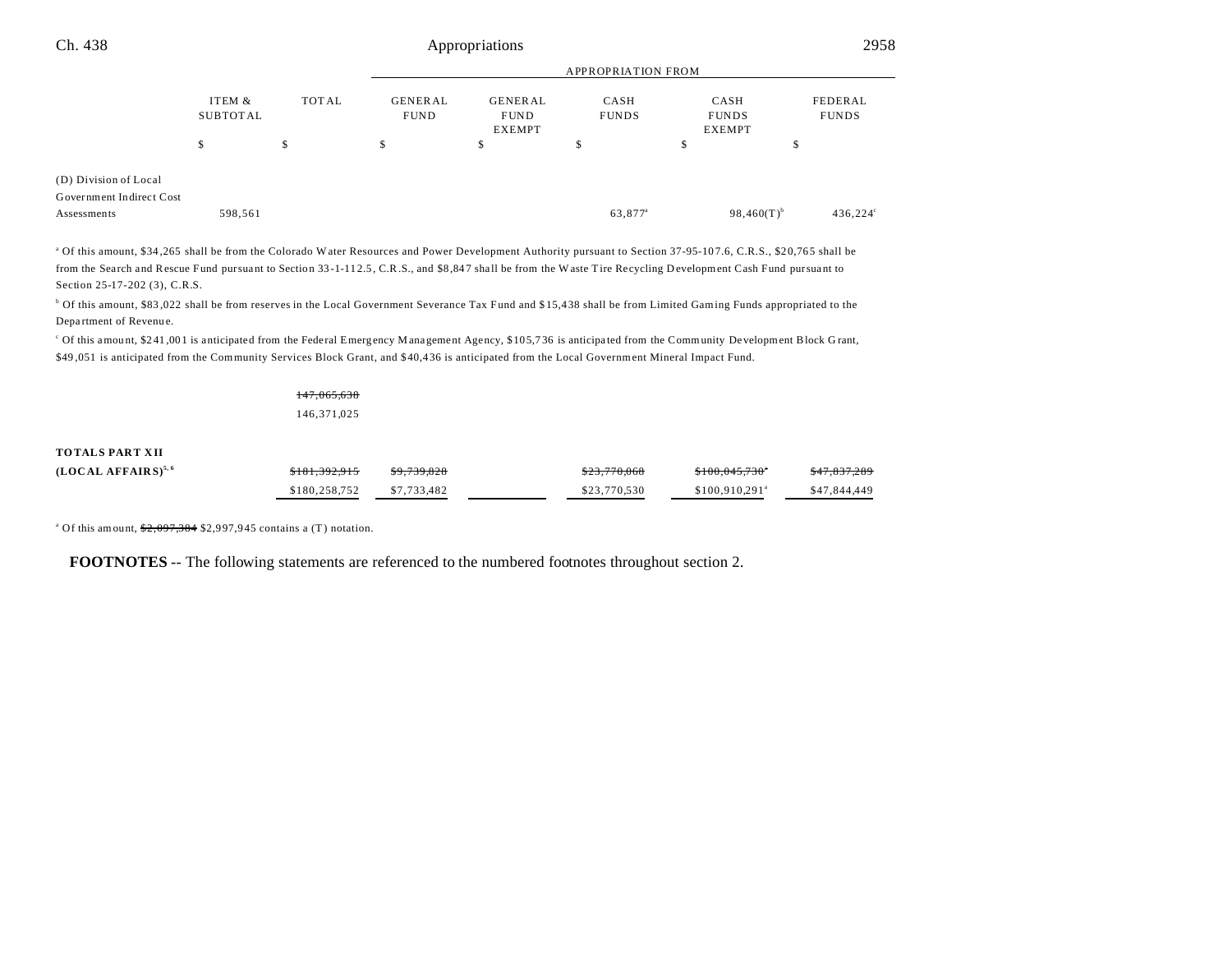- 5 (Governor lined through this provision. See L. 2002, p. 3034.)
- 6 All Departments, Totals -- The General Assembly requests that copies of all reports requested in other footnotes contained in this act be delivered to the Joint Budget Committee and the majority and minority leadership in each house of the General Assembly. Each principal department of the state shall produce its rules in an electronic format that is suitable for public access through electronic means. Such rules in such format shall be submitted to the Office of Legislative Legal Services for publishing on the Internet. It is the intent of the General Assembly that this be done within existing resources.
- 170 Department of Local Affairs, Executive Director's Office, Moffat Tunnel Improvement District -- The Department of Local Affairs is requested to provide a report to the Joint Budget Committee, by November 1, 2002, detailing the Department's activities, expenses and revenues in FY 2000-01, FY 2001-02, FY 2002-03, and FY 2003-04 related to the administration of the Moffat Tunnel Improvement District. The report should identify work undertaken or contracted by the Department, including legal, title search, and surveying services, and the reasons for the work, including, but not limited to, the sale of assets.
- 171 Department of Local Affairs, Division of Housing, Affordable Housing Development, Colorado Affordable Housing Construction Grants and Loans -- The Division of Housing is requested to provide a report to the Joint Budget Committee, by November 1, 2002, on its efforts to eliminate regulatory barriers to the construction of affordable housing. The report should include a review of the types and prevalence of local regulatory barriers to affordable housing, a review of the steps the Division of Housing is taking to reduce these barriers, and a report on the effectiveness of the Division's efforts.
- 172 Department of Local Affairs, Division of Housing, Affordable Housing Development, Colorado Affordable Housing Construction Grants and Loans -- The Division of Housing is requested to provide a report to the Joint Budget Committee by November 1, 2002, on the impact of its programs to address the lack of affordable housing for renters and home buyers. This report should include a review of housing needs in the state, a review of state, federal, and local programs for addressing affordable housing needs, data on the impact of these programs, and an analysis of the impact of current state affordable housing policies, including proposed policy changes.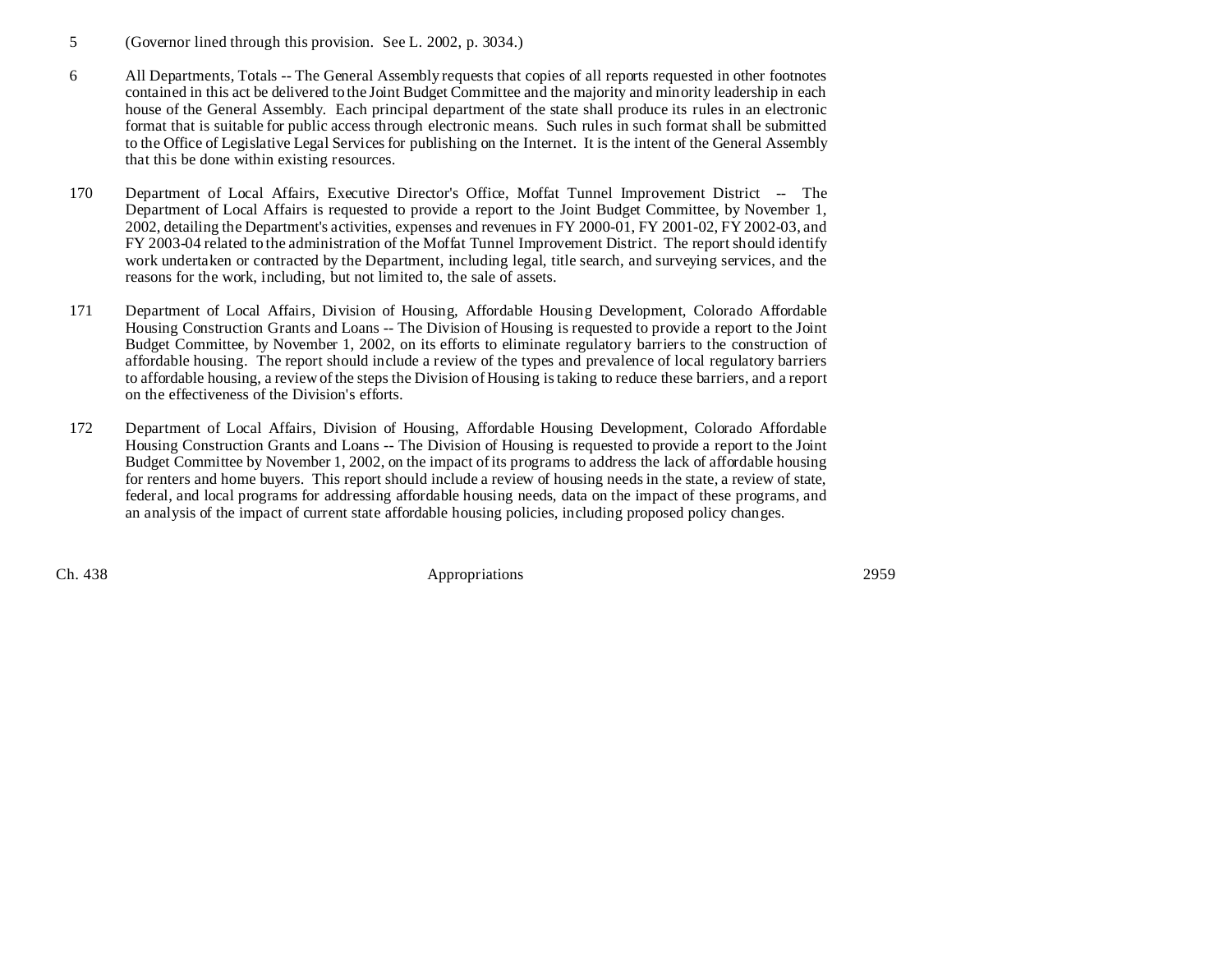|          |       |                | APPROPRIATION FROM |              |               |              |  |
|----------|-------|----------------|--------------------|--------------|---------------|--------------|--|
| ITEM &   | TOTAL | <b>GENERAL</b> | <b>GENERAL</b>     | CASH         | CASH          | FEDERAL      |  |
| SUBTOTAL |       | <b>FUND</b>    | <b>FUND</b>        | <b>FUNDS</b> | <b>FUNDS</b>  | <b>FUNDS</b> |  |
|          |       |                | <b>EXEMPT</b>      |              | <b>EXEMPT</b> |              |  |
|          |       |                |                    |              |               |              |  |

**SECTION 2.** Part XII (3) (B) (2) and the affected totals of section 2 of chapter 363, Session Laws of Colorado 2001, as amended by section 1 of chapter 365 and as further amended by section 1 of chapter 385, as Part XII (3) (B) (2) and the affected totals are further amended by section 8 of chapter 399, Session Laws of Colorado 2002, are amended to read:

Section 2. **Appropriation.**

## **PART XII DEPARTMENT OF LOCAL AFFAIRS**

| (3) COMMUNITY DEVELOPMENT        |                         |              |                      |                    |             |
|----------------------------------|-------------------------|--------------|----------------------|--------------------|-------------|
| (B) Division of Local Government |                         |              |                      |                    |             |
| (2) Field Services               |                         |              |                      |                    |             |
| Program Costs                    | 1,990,686               | 453,816      |                      | $1,210,103(T)^{a}$ | 326,767     |
|                                  |                         | $(11.0$ FTE) |                      | $(10.1$ FTE)       | $(4.8$ FTE) |
| Community Development            |                         |              |                      |                    |             |
| Block Grant (Business and        |                         |              |                      |                    |             |
| Infrastructure                   |                         |              |                      |                    |             |
| Development)                     | 8,091,499               |              |                      |                    | 8,091,499   |
| Local Government Mineral         |                         |              |                      |                    |             |
| and Energy Impact Grants         |                         |              |                      |                    |             |
| and Disbursements                | 59,269,242 <sup>h</sup> |              | $21,000,000^{\circ}$ | 38,269,242°        |             |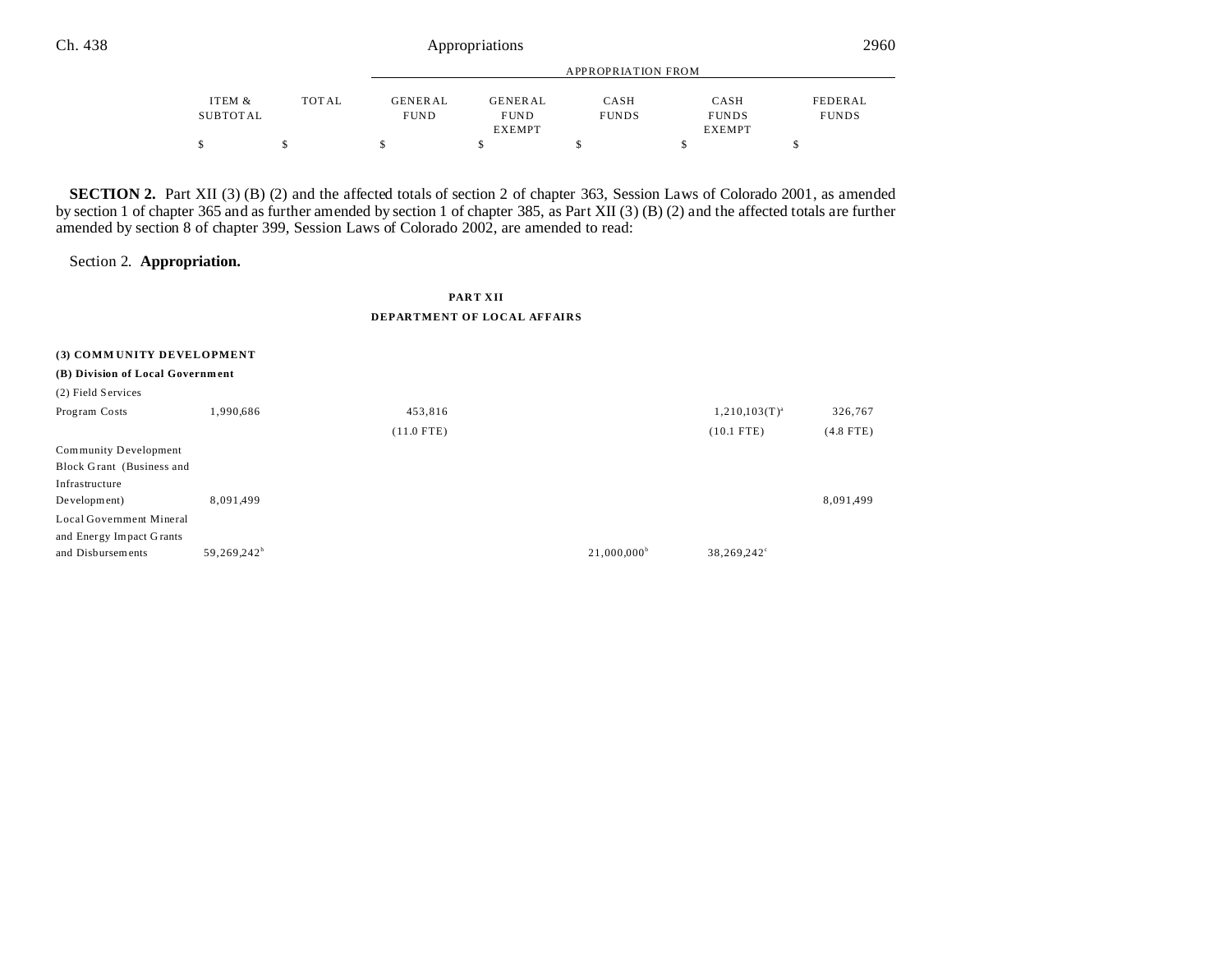| Local Government Limited  |           |            |         |                   |                          |
|---------------------------|-----------|------------|---------|-------------------|--------------------------|
| Gaming Impact Grants      | 5,050,000 |            |         |                   | $5,050,000$ <sup>d</sup> |
| Search and Rescue         |           |            |         |                   |                          |
| Program                   | 480,000   |            |         | $390,000^{\circ}$ | $90,000$ <sup>f</sup>    |
|                           |           |            |         | $(0.3$ FTE)       |                          |
| Colorado Heritage         |           |            |         |                   |                          |
| Communities Fund          | 337,724   |            | 337,724 |                   |                          |
|                           | 297,795   |            | 297,795 |                   |                          |
| Colorado Heritage         |           |            |         |                   |                          |
| <b>Communities Grants</b> | 88,775    |            |         |                   | 88,775 $s$               |
| Rural Telecommunications  |           |            |         |                   |                          |
| Grants                    | 100,000   |            | 100,000 |                   |                          |
|                           |           | 75,407,926 |         |                   |                          |
|                           |           | 75,367,997 |         |                   |                          |
|                           |           |            |         |                   |                          |

a Of this amount, \$817,524 shall be from the Local Government Severance Tax Fund, \$158,762 shall be from the Local Government Mineral Impact Fund, \$59,339 shall be from Limited Gaming Funds appropriated to the Department of Revenue, \$143,045 are from indirect cost recoveries, and \$31,433 shall be from funds transferred from the Economic Development Commission in the Governor's Office. The Severance Tax and Mineral Impact amounts are transferred from the Local Government Mineral and Energy Impact Grants and Disbursements line item.

b This amount shall be from the Local Government Severance Tax Fund pursuant to Section 39-29-110, C.R.S.

c Of this amount, \$18,769,242 shall be from reserves in the Local Government Severance Tax Fund and \$19,500,000 shall be from the Local Government Mineral Impact Fund, pursuant to Section 34-63-102, C.R.S., which is comprised of federal mineral leasing revenues and the existing fund balance.

This amount shall be from the fund balance in the Local Government Limited Gaming Impact Fund, which consists of funds transferred from the Limited Gaming Fund in the Department of Revenue in the prior fiscal year, pursuant to Sections 12-47.1-701 and 12-47.1-1601, C.R.S.

This amount shall be from the Search and Rescue Fund pursuant to Section 33-1-112.5, C.R.S.

f This amount shall be from reserves in the Search and Rescue Fund pursuant to Section 33-1-112.5, C.R.S.

g This amount shall be from the Colorado Heritage Communities Fund pursuant to Section 24-32-3207, C.R.S.